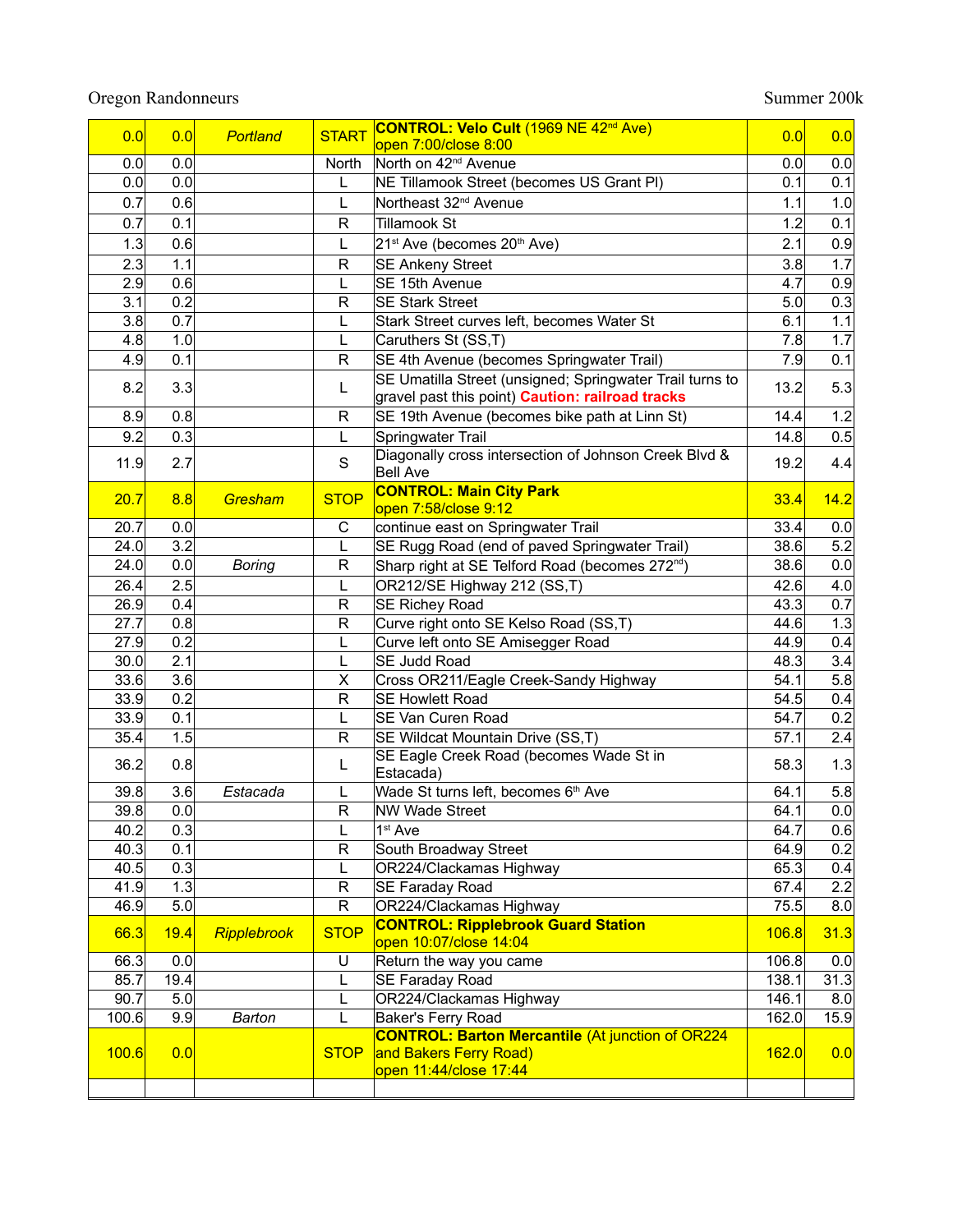| Please contact us if you decide to abandon!                                            |  |  |  |  |
|----------------------------------------------------------------------------------------|--|--|--|--|
| That way we don't have to send out search parties / call your emergency contact / etc. |  |  |  |  |
| Organizers: Ed Groth 971-275-2849. David Parsons 503-267-0589                          |  |  |  |  |